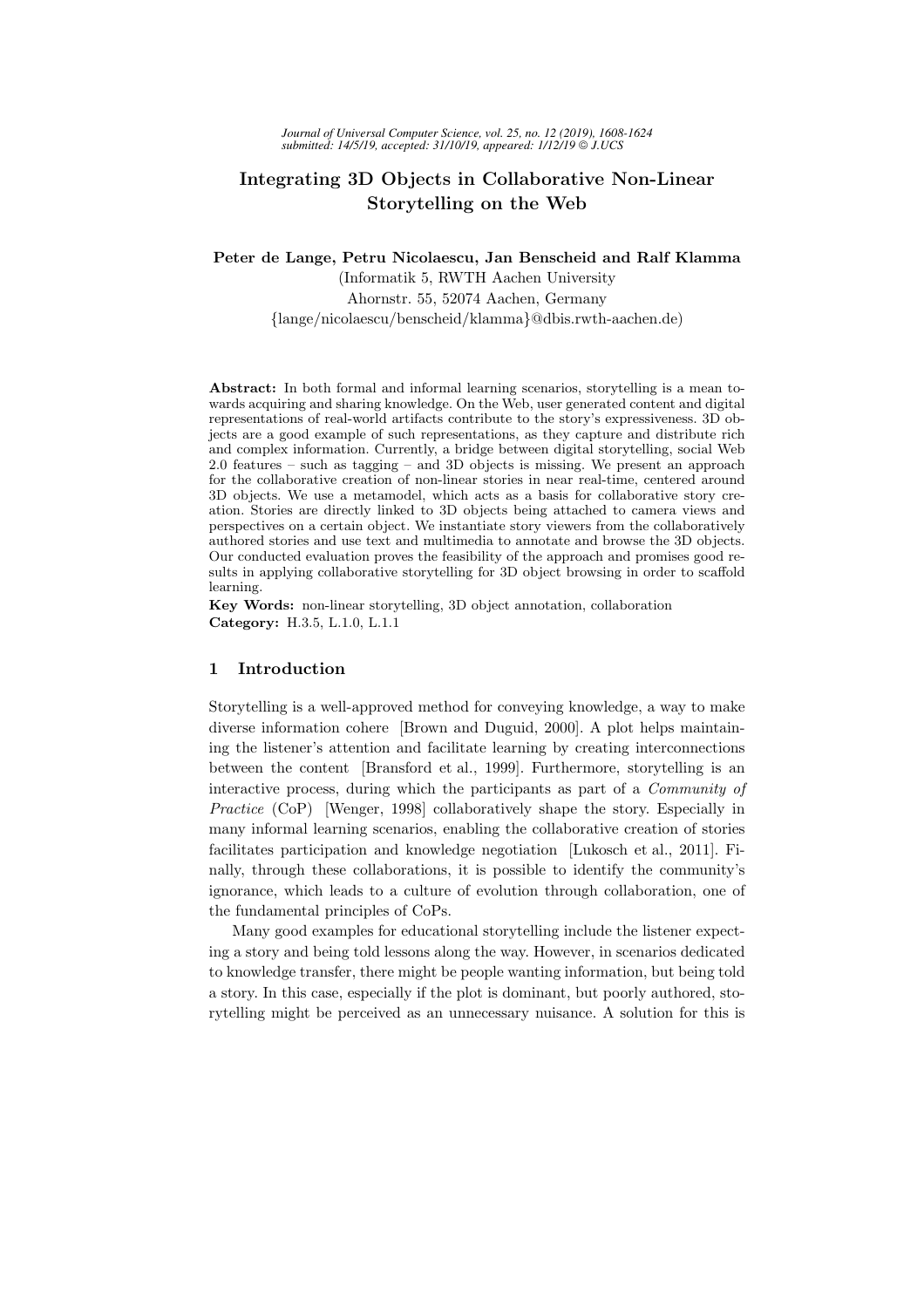delivering non-linear stories, as story consumers influence the direction of the narrative with their actions and creators have access to a richer mean of expressing their narration.

To further extent the means of expressing narrations, multimedia artifacts in digital non-linear storytelling can be used to improve conveying story content and offer a richer experience, beyond simple text [Schumann et al., 2013]. Thereby a lot of hidden, non-obvious information contained within multimedia artifacts can be enriched using annotations that highlight the most important, interesting facts. Recently, transforming real-world artifacts into a digital format has become easier and more cost effective, enabling access to a huge pool of potential users. Moreover, using modern Web technologies, it is now possible to display the resulting 3D objects directly in Web browsers. An example is given by 3D digital representations of real-world objects that are otherwise not reachable for the majority of learners, due to their perishable or expensive nature.

In this paper, we present a Web-based digital storytelling approach, which is used to create and share multimedia-based, non-linear stories around 3D objects in a collaborative manner. Therefore, we developed a well-defined metamodel according to which communities can collaboratively instantiate model-based stories in near real-time, directly in their Web browser. The focus of these stories is placed on learning, which is meant to be supported through the mixture between collaboration in the creation process, annotation of 3D object views and camera perspectives with various multimedia such as text, videos and images and novel, intuitive consumption of the resulting non-linear stories. We have evaluated and implemented our concept using a near real-time collaborative prototype, and our findings demonstrate that this blending of concepts is well perceived. With this, we want to answer the following two research questions:

- R1: How can we support collaborative model-based storytelling processes around 3D objects on the Web?
- R2: Does non-linear storytelling around 3D objects engage learners in knowledge creation and sharing?

#### 2 Background and Related Work

Storytelling has a broad range of applications. In this contribution, we focus on the educational aspects, and how it can facilitate concrete knowledge transfer. We state three requirements a good educational story has to fulfill to be successful:

Attention Though entertainment is not the main purpose of educational stories, it is still a very important factor for the quality of a story. Good stories will create tension, which helps maintaining the consumer's attention. It's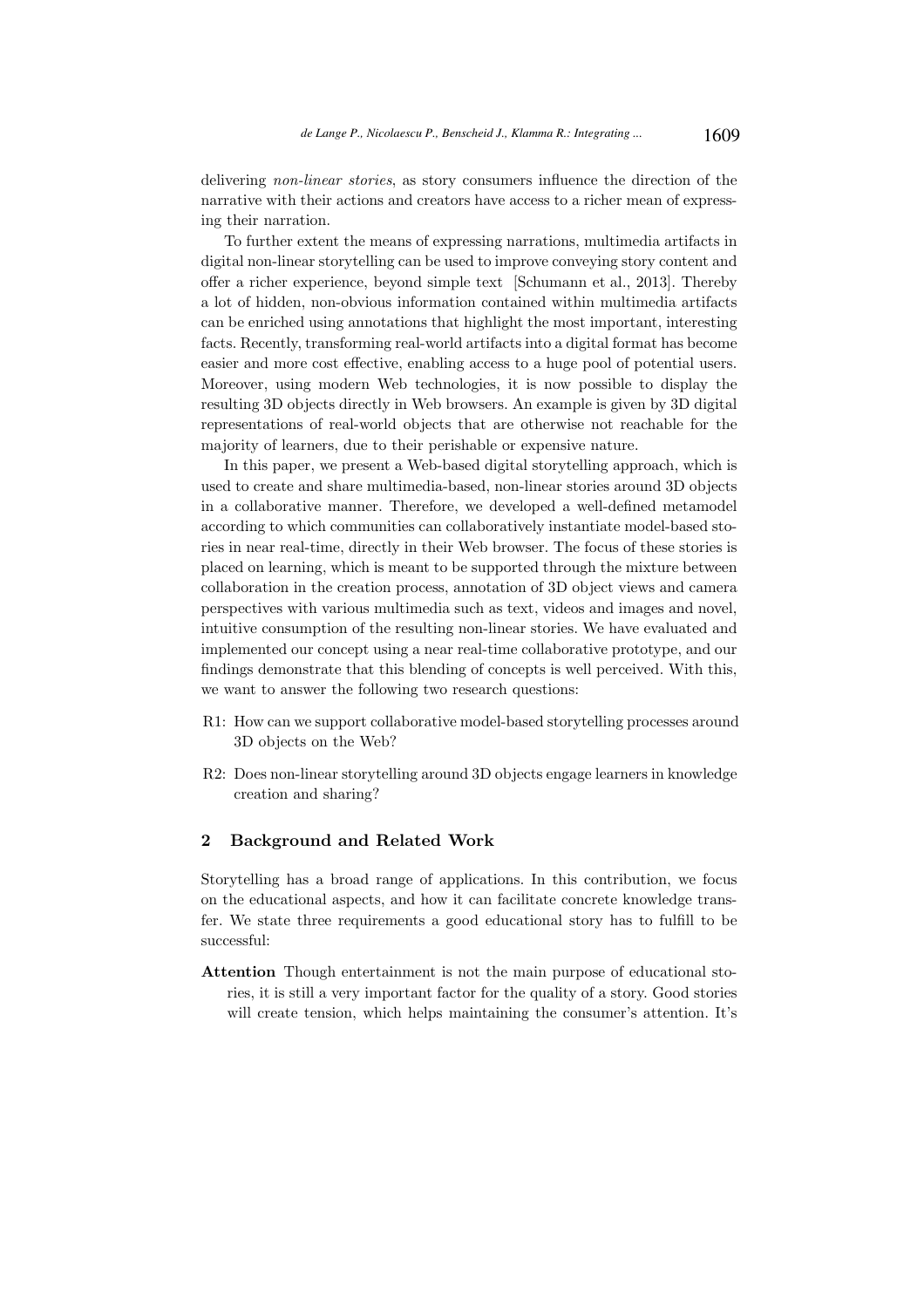important to notice, that a bad story may lead to the exact opposite. In this case, the plot can be perceived as a distraction from the information that is to be conveyed.

- Associations Drawing connections is very important for effective learning [Bransford et al., 1999]. Hearing a story will help interconnecting all the contained information with the plot and between themselves. There is a mnemonic (i.e. a technique for effective memorization) called the "Mnemonic link system "<sup>1</sup> , in which one has to make up a story out of a list of arbitrary information. In a study by Bower and Duguid [Bower and Clark, 2013], this technique increased the memorization of random nouns by a factor of seven. Notably, those stories do not demand for any "narrative quality". It's even assumed (however disputed), that bizarreness may increase memorizing effects [McDaniel and Pressley, 2012].
- Participation A plot does not only help by keeping the listener interested. A study by Paul [Annie Murphy Paul, 2012] showed, that while listening to a narrative, the brain does not only try to picture what is told, but actually reenacts the story. This may encourage thinking about own solutions for the problems depicted in the story, and thereby assist actual understanding, instead of pure memorizing. Non-linear and therefore interactive narration may further intensify this effect, due to the actual involvement of the consumer in the course of events [Prensky, 2003].

Stories can, with increasing influence on the course of events by the consumer, broadly be categorized into *linear-*, non-linear and adaptive ones. Linear stories follow a fixed stringent plot, on which the consumer has no influence on. Examples for linear stories are ubiquitous (e.g. books, movies). Their dramatic structure has been analyzed for centuries, in order to understand what makes a story compelling. The most prominent example is Freytag's Triangle [Freytag, 1872], dividing a plot into exposition (where the setting is introduced, and the problem arises), leading via rising action to the climax (the peak of tension, accompanied by the turning point). From there on, falling action finally results in resolution or denouncement (Fig. 1 (a)). The idea of dividing a story into three parts dates back to Aristotle [Kaplan, 1993]: "A whole is what has a beginning and middle and end." Christopher Booker gets more concrete, by reducing most existing storylines to "The Seven Basic Plots" [Booker, 2004]. These cover a huge part of known stories and can be a useful tool for authors who need an orientational template for their plot. A very famous linear story template is "The Hero's Journey" [Campbell, 2008]. In 17 stages, it describes the typical story of an inconspicuous person going on an adventure, coping with

 $^{\rm 1}$  https://en.wikipedia.org/wiki/Mnemonic\_link\_system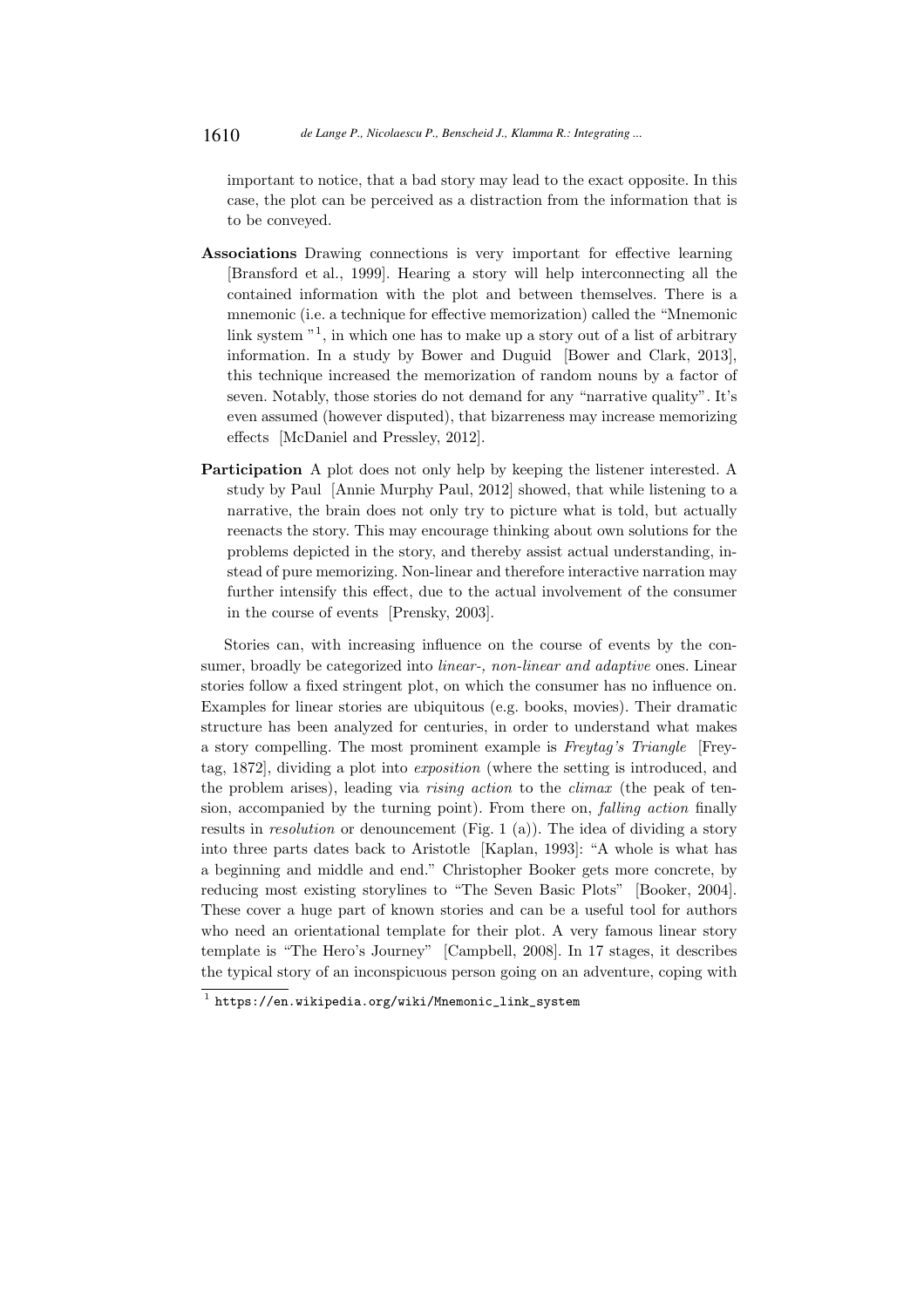a difficult task, and returning as a hero. The world in which the story takes place is divided into the known, where the hero comes from and returns to, and the unknown, where the adventure takes place (Fig. 1 (b)). The pattern is highly recognizable within many popular movies, including prominent examples like Star Wars and The Matrix [Campbell, 2008]. Non-linear stories also follow a



Figure 1: (a) Freytag's triangle; (b) Simplified version of "The Hero's Journey".

plot, but it can take different paths, depending on the consumer's feedback. The definition is broad, and reaches from books with multiple endings to complex video games. With increasing complexity of the possible storylines, the challenge arises, how to maintain a coherent and exciting plot along all of them. The obvious approach of embellishing all possible paths along the story tree may lead to the most individual, while conclusive experiences, but may also quickly become infeasible, as the number of endings can grow exponentially in the worst case (Fig. 2 (a)). A method which is especially popular e.g. in game design, is the String of Pearls [Schell, 2014], where the story is interrupted by periods of player freedom of arbitrary complexity, while eventually returning to the main storyline (Fig. 2 (b)). While the overall story technically is still linear, the player's individual experience is non-linear. The fact, that a story is non-linear, influences the type of stories that are told. When a person tells a personal story (e.g. from their life), it will most likely be linear, because that's how it occurred. Non-linear deviations in the story flow might be induced by a listener asking questions, but those will rarely have a dramatic influence on further progress of the story. A higher potential for strong non-linearity (in terms of deviations in the story path) lies in fictional stories, where the consumer can slip into the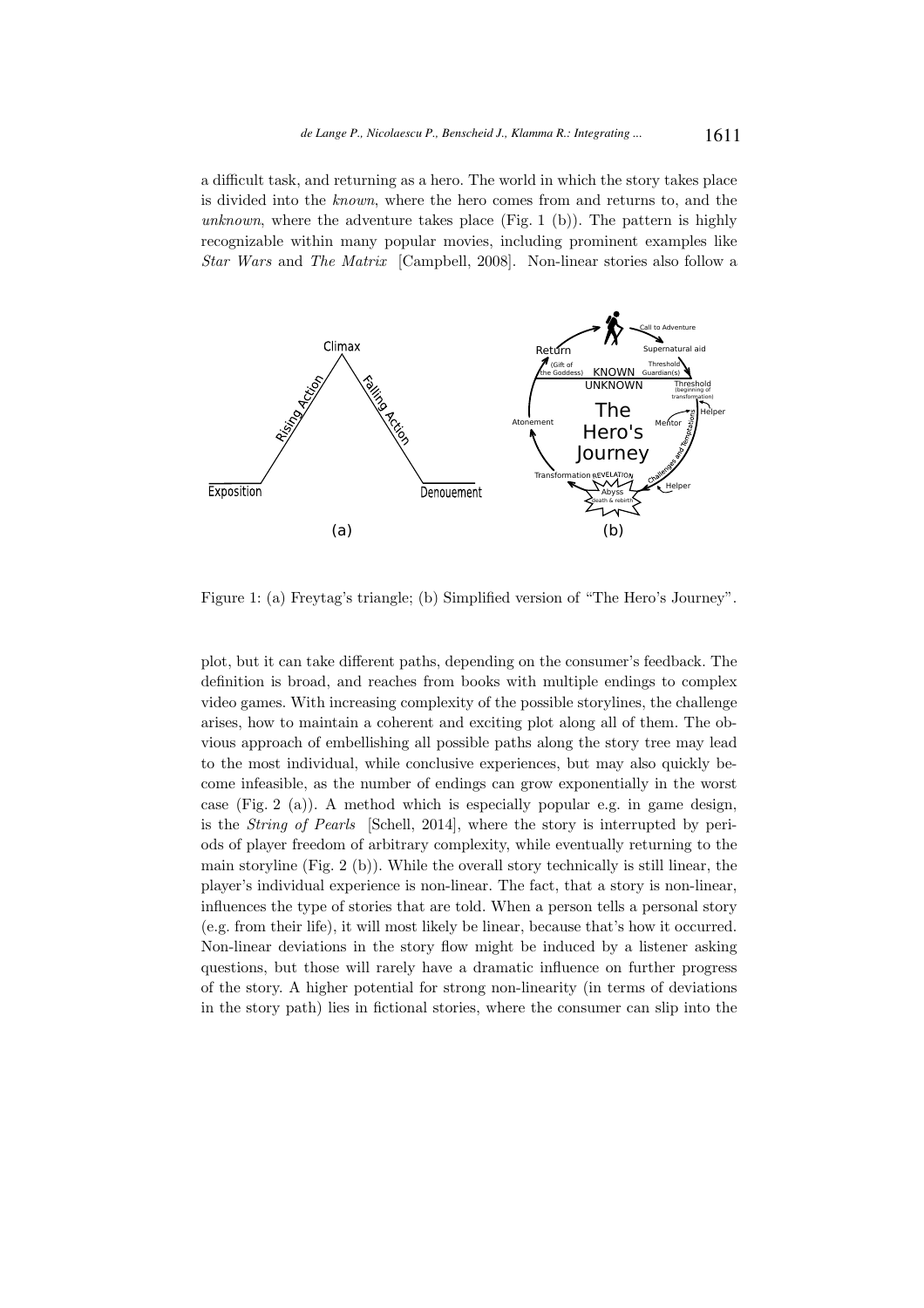

Figure 2: (a) Non-linear story with exponentially growing complexity; (b) "String of Pearls" story.

role of the protagonist. Finally, adaptive storytelling is the idea of making the system telling the story robust to a highly dynamic environment with unpredictable events (e.g. in  $MMDRPGs<sup>2</sup>$ ) in a way, that the author has to consider those as little as possible [Paul et al., 2011]. If for example a player needs an important item from a dungeon, but another one already took it, there has to be another way of obtaining it, as for example by trading or looking somewhere else.

Allowing the creation of non-linear stories provides a larger degree of freedom for both the authors and consumers. But this freedom comes at the cost of an increased complexity in creating the story. Movement Oriented Design (MOD) [Sharda, 2007] is an approach assisting non-linear storytellers in wrapping up subject matter into compelling stories. A story is seen as a collection of *Story* Units, where each unit has three components called Begin, Middle and End (BME). The begin of a story unit is meant to "hook" the consumer. The middle carries the main information, and the end either terminates the story or links it to the next story unit. This reduces the nature of a story to the arc of suspense in a concluded story unit. By enforcing this BME-scheme, authors are nudged into regarding a basic narrative structure, while having no upper limit on dramatic intensity. This provides a convenient workflow of scaffolding the story in an incremental fashion.

An example of a non-linear implementation of MOD is given in Media Integrated Story-Telling (MIST) [Spaniol et al., 2006]. Here, the authors solve the problem with the ambiguous affiliation of multiple BME components by not allowing the recursive split of a BME component directly. Instead, if e.g. a begin should be further split into a begin, middle and end, those have to be combined

<sup>2</sup> Massively Multiplayer Online Role-Playing Game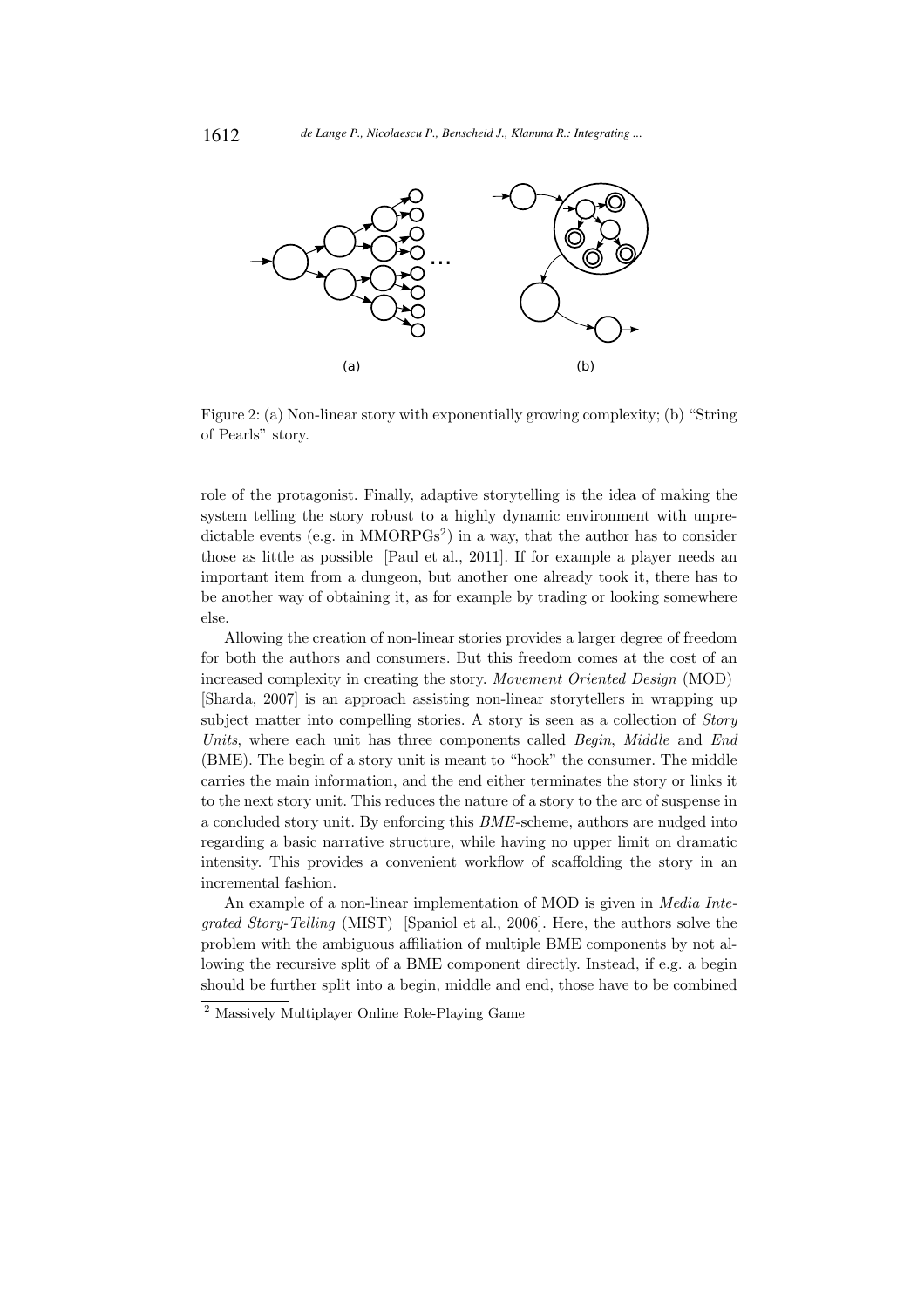under a new story unit, which is then associated with the initial begin. The problem of unambiguous story paths is solved by forcing the author to define all transitions manually. The connections have to be drawn in a way, that each possible path through the story would result in a correct linear MOD story. YouTell [Cao et al., 2008] is a storytelling system that transfers the features of MIST to the Web and supplements them with a management interface, providing search functionalities and social features like story rating and expert-finding. Liu et al. [Liu et al., 2010] compare the effects of non-linear storytelling and linear storytelling by applying it as a Web 2.0 application of an animated picture book to third graders. They measure a steeper learning curve and higher engagement for the non-linear approach.

General model-driven development had a first peak already during the early 1980s, with the emergence of Computer-Aided Software Engineering (CASE) [Teichroew and Hershey, 1977] tools, but since then model-driven approaches focus mostly on software design and development [Pastor et al., 2008], rather than on story creation. With regard to model-driven methodologies for storytelling, Madni et al. developed a model-driven interactive storytelling approach for analyzing interactions and dependencies within complex systems [Madni et al., 2014]. Recently, also commercial software companies are engaging more and more in creating tools that facilitate storytelling. Adobe Slate is a tool for assembling digital photos into linear photo stories for the Web. Twine is an open-source tool for creating and sharing interactive, non-linear stories in a text adventure like fashion. Their storyboard graphs allow for flexible plot design. Especially social media platforms also increase their focus on storytelling. Snapchat enabled sharing of linear autobiographic stories early on, a feature which lately has been integrated into Facebook and WhatsApp as well. With Custom Stories, Snapchat is currently trying to establish a new focus on collaborative storytelling.

Using dynamic 3D objects for teaching has benefits in terms of vividness compared to 2D objects, as for example static photos of such an object. It can also be argued that similar to mnemonics, like the Method of Loci [O'Keefe and Nadel, 1979], learning with 3D objects can be beneficial by engaging spatial memory. Using 3D scanning techniques, rare, fragile or immobile objects can be archived and made accessible for everyone. This third dimension adds more interaction possibilities with the objects and bears the possibility to engage the learner with the object in a way that 2D representations can not provide.

Anatomy 2.0 [Nicolaescu et al., 2015] is a Personal Learning Environment (PLE) for the collaborative exploration and annotation of 3D objects for the Web. Users can tag objects in near real-time and gather in online course rooms in which the presentation of the object is guided by a teacher. Especially in the domain of cultural heritage, virtual museums are a large research area (e.g. [Kiourt et al., 2016]). Among others, the Virtual Museum by VR3D is a freely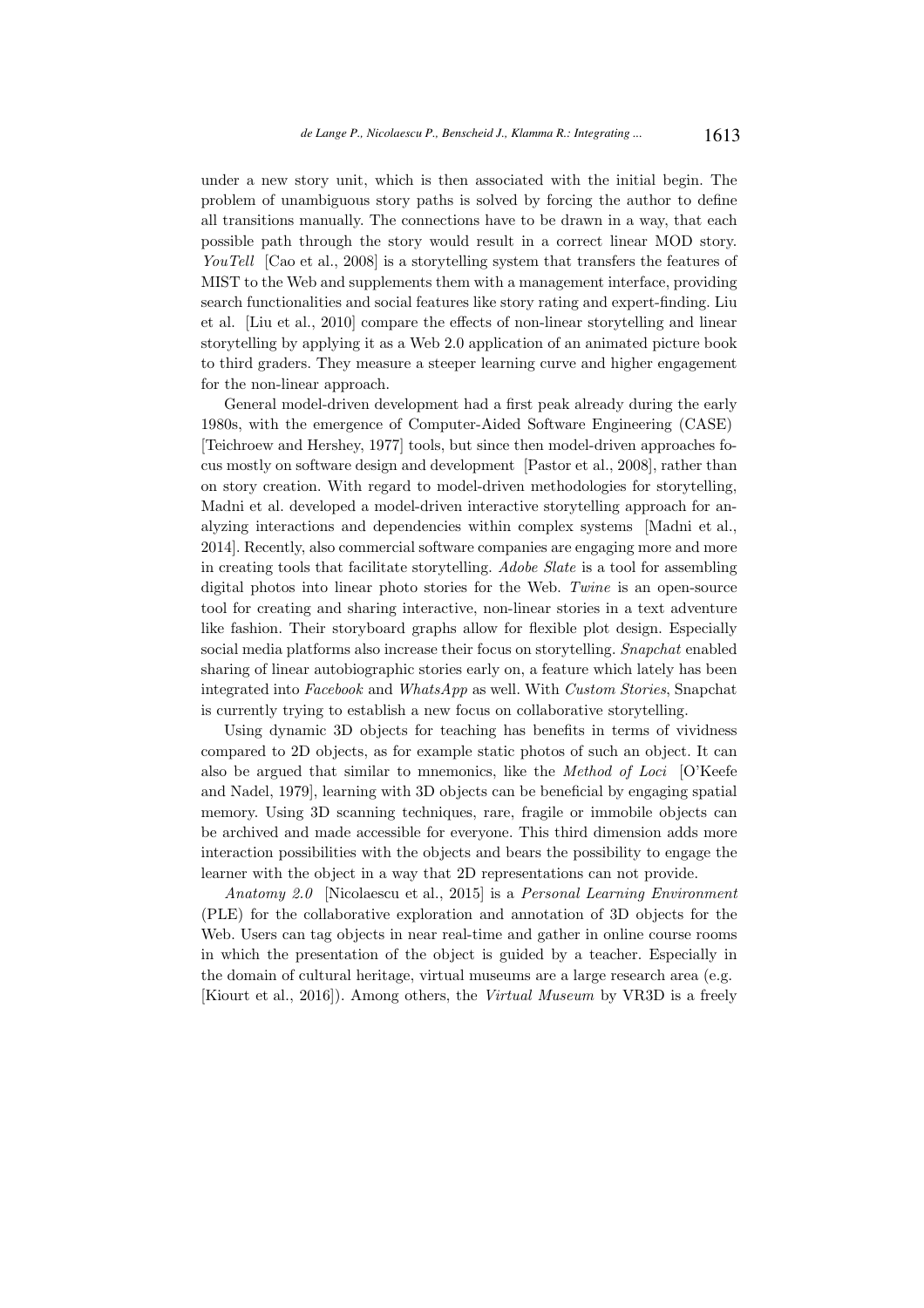walkable virtual museum on the Web, which focuses on ancient Vietnamese relics. It provides explanations and stories around the models, synced with an automatic camera guidance system.

# 3 Use Case

For describing our approach, we consider two scenarios, story consumption and story creation, to showcase the requirements for different scenarios and user roles our approach supports, and exemplify its contributions. It should be noted, that these roles community members take are not exclusive and can overlap. A storyteller can also for example have the role of a 3D artist (digitizing real-world objects as 3D digital representations) and even be a learner in another area of the CoP's domain. This is in-line with CoP theory, where members can take multiple roles and learn from each other through collaboration, in our case both building stories together and consuming other's stories.

Story Consumption. When consuming a story, the user takes the role of a learner. The learner enters the Story Consumer View via her Web browser, chooses a 3D object and selects an attached story. After the story is loaded, she starts her journey through it. The stories are split into units, each unit corresponding to a story page and to a specific view on the 3D object. After each story page, there is either a single transition to the next page, or a decision between multiple possible steps, from which learners select one, thereby experiencing different story paths. While clicking through the story pages, the camera automatically moves around the 3D object, focusing on different parts of it according to the story content. Besides these automatic camera movements, the learner is free to also move the camera manually to have a closer look at certain aspects of interest. The connection between the current point in the story and the 3D object is marked with visual tags appearing on the object. By clicking them, learners can get detailed information on specific features using text, images, links to external Web pages and videos. When the learner reaches one of the possibly multiple endings of the story, she has the possibility to revisit certain parts of the story by using a go-back functionality to experience an alternative path at a fork encountered in previous story pages.

Story Creation. Here, our user is an expert on a certain topic and she wants to communicate and share her knowledge with her community. Thus, she takes the role of a storyteller. Since the story should be told around a certain object she has to have access to a digitized 3D version of it. This could come from other members of the group, then taking the role of a media producer or 3D artist. In the story consumer view, she chooses to create a new story, which directs her to the Story Editor View. First, she connects the 3D model with the newly created story. Then, she starts to scaffold her story by first modeling the coarse structure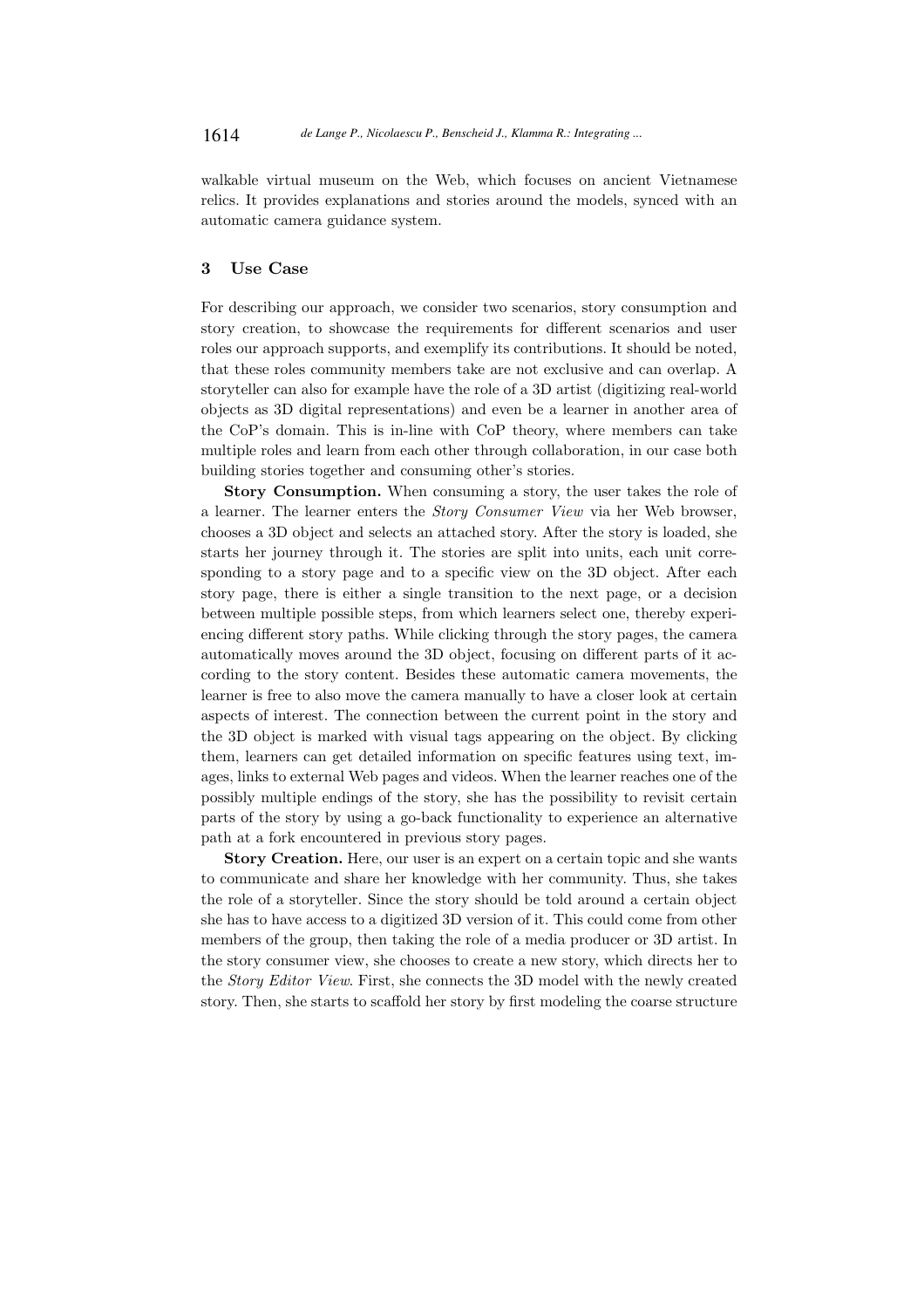according to MOD, without adding media content yet. She notices some lack of knowledge about a certain aspect of the object and asks another expert for help. The expert joins the story editor view and after a brief introduction (either via the chat provided by the editor itself or third party communication tools) he starts building his sub-story. The users start adding their multimedia content to the story graph and extending it, all in near real-time on the Web. They place tags on certain places on the 3D object to highlight those, and connect the tags with appropriate story sections. They also define camera settings to highlight relevant aspects of the object. Once the story is in a presentation-ready state, the users publish it, so it can be consumed by other members of the learning community. If later on, at any time, a community member discovers a part of the story she can contribute to, it is possible for her to switch back to editing the story and add either additional content or even sub-stories connected to the overall plot to enhance it with new information.

## 4 Metamodel for Non-Linear MOD Around 3D Objects

We created a metamodel (cf. Fig. 3) that can specify non-linear stories for 3D objects and connections between these 3D objects and media, tags and 3D properties such as position, camera angle and perspective. Due to its suitability for Web 2.0 collaborative storytelling, we choose to reflect the non-linearity using the interpretation of MOD from the MIST approach presented in Sec. 2.

The central entity of our metamodel is the Story Unit. A Story Unit has to have exactly one *Begin, Middle* and *End*, which derive from a *Movement*. All Movements have a title and the option for the author to leave a note. The recursive splitting of a Movement into further Begin, Middle and End is achieved by associating another Story Unit with the Movement, which is then split up. The Media Objects contain the actual media content presented to the consumer. It is an abstract entity with a title, a caption and again a note, from which the concrete entities Image, Video and Text derive. They constitute the media nodes, that the author will utilize. For dictating the story's flow, there is the follows relation between Media Objects. Each Media Object can have an arbitrary number of successors. These follows relations can have a tag and an option to only use the tag-clicking way to trigger the transition. Each Media Object can be associated with an arbitrary number of 3D Tags. A 3D Tag has a title, a description, a position, a color and a reference to a remote media file as attribute media. Each Media Object can also have at most one 3D View, whose only attribute is the camera setting. From a conceptual point of view, it is also necessary to be able to associate the 3D Tags and 3D Views with the 3D Object they belong to.

As an experimental feature on top of the MIST layout, we introduce requirements (called *requires* in the metamodel). Their purpose is to enable the story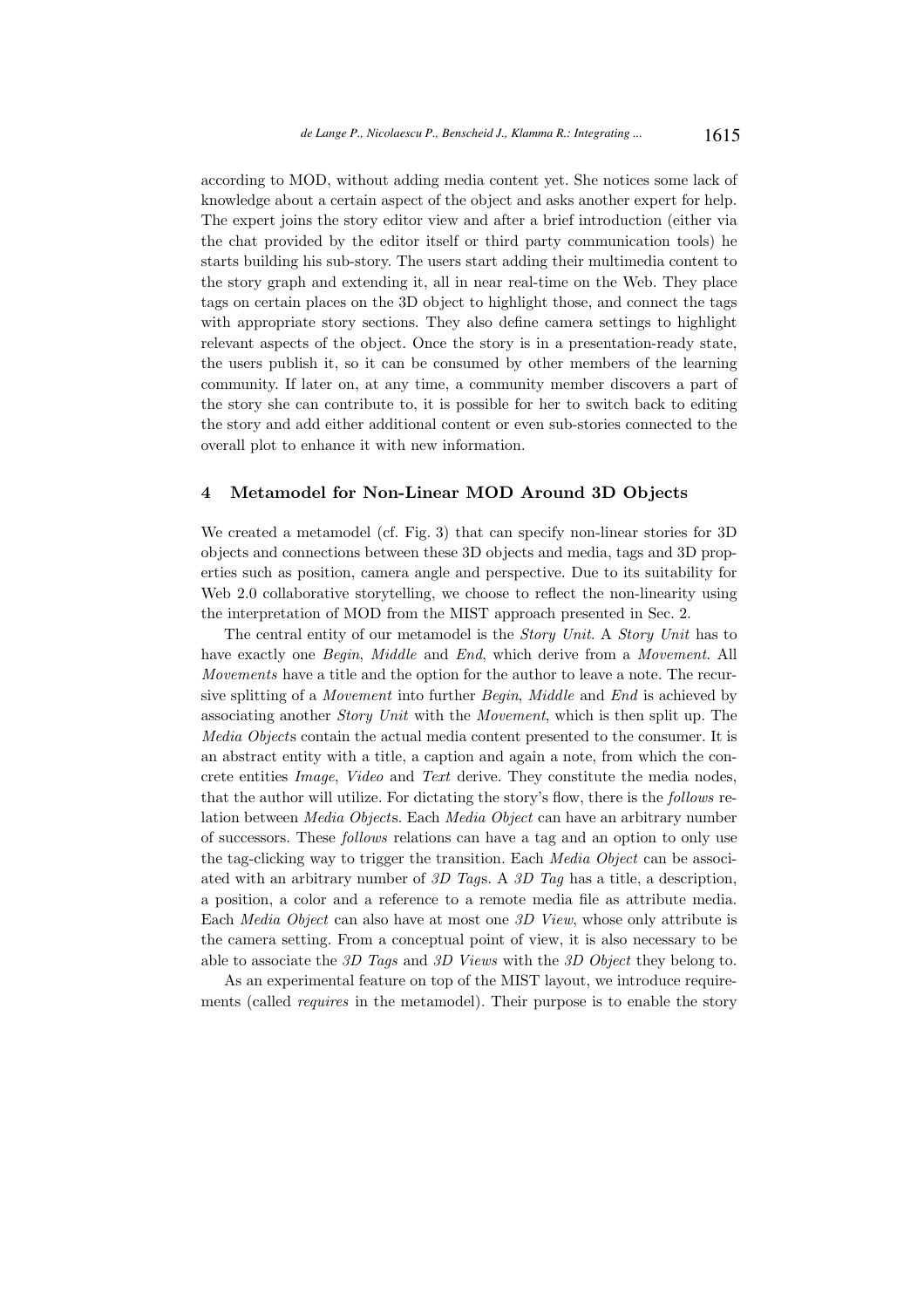

Figure 3: Metamodel for non-linear MOD around 3D objects

author to save some redundancy in the story graphs. If two nodes A and B are connected as  $A \xleftarrow{Requestres} B$ , then during story consumption, B will only be accessible, if the viewer has already visited node A. This reduces the complexity of story setups, where two paths lead to the same or very similar states, which however result in a different progress of the story. Note, that this does not have an impact on the validity of a story, as each story graph using requirement arrows, can be easily converted into one without such, while the story does not change from the consumer's perspective. An example of this is given in Fig. 4.

# 5 Realization

We implemented our concept using state-of-the-art frontend and backend technologies, resulting in a modular and flexible microservice-based architecture. Fig. 5 provides an overview of this architecture. We achieve separation of functionalities by using Web widgets. These are standalone interface components with a clear-cut functionality, developed in JavaScript using the Google Polymer library<sup>3</sup>, an implementation of the Web components W3C standard. The widgets are hosted inside the "Responsive Open Learning Environment" (ROLE) Web

 $^3$  https://www.polymer-project.org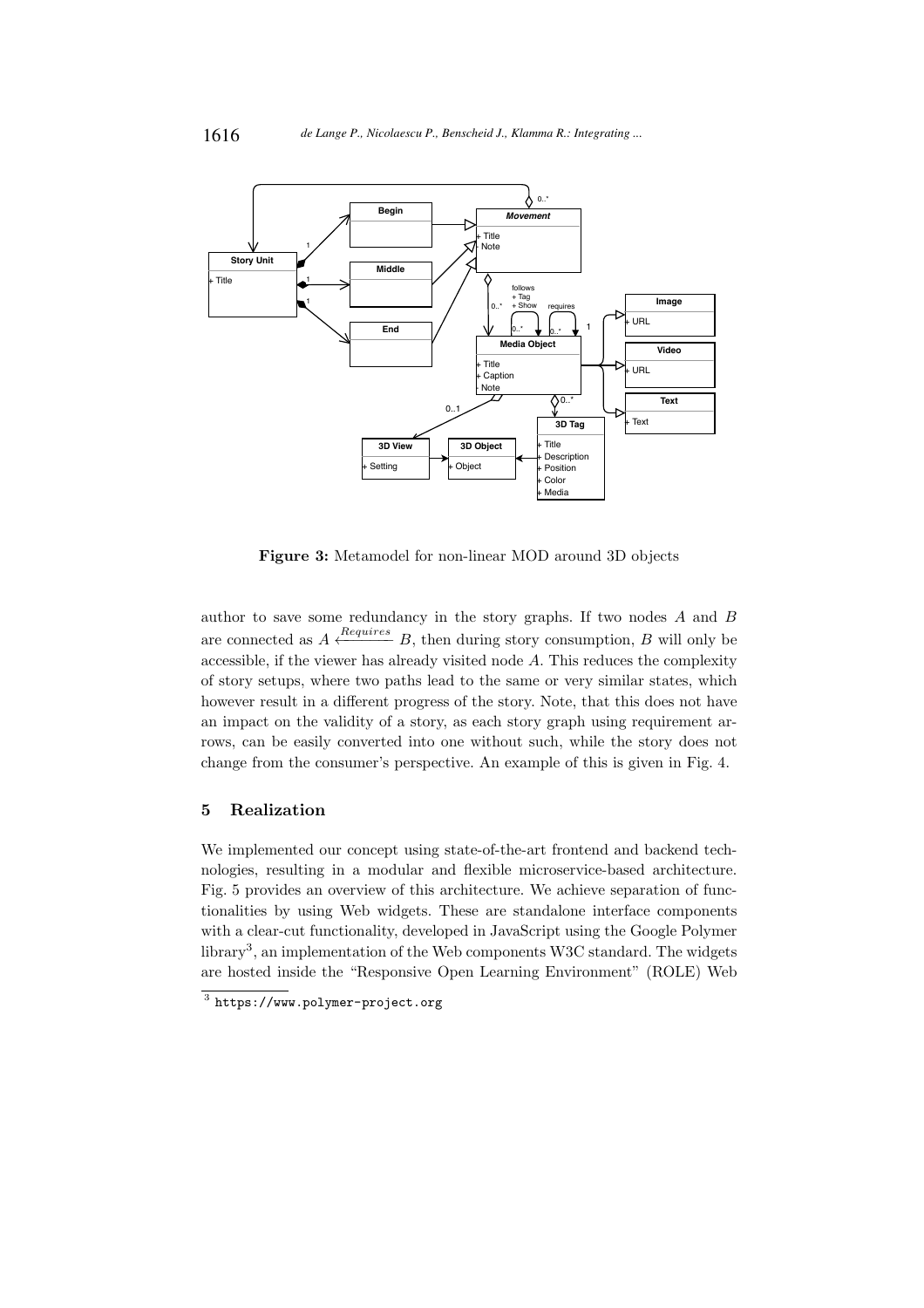

Figure 4: Equivalence of stories with (left side) and without requirement relations (right side). Requirement relations are depicted as dotted arrows.



Figure 5: Architecture diagram. Note, that the widgets to be created in the story editor are congruent to the ones in the story viewer.

platform, which offers an SDK to realize inter-widget communication (IWC) [Renzel et al., 2015]. For story modeling, we make use of a Web-based metamodeling framework called SyncMeta [Nicolaescu et al., 2018], in which we integrated the metamodel described in Sec. 4. It also enables the collaborative near real-time capabilities of the editor by integrating yjs, a p2p shared editing framework<sup>4</sup>. We use the X3DOM<sup>5</sup> JavaScript library to display an object,

 $\frac{4 \text{ https://github.com/y-js/yjs}}{5 \text{ https://www.x3dom.org}}$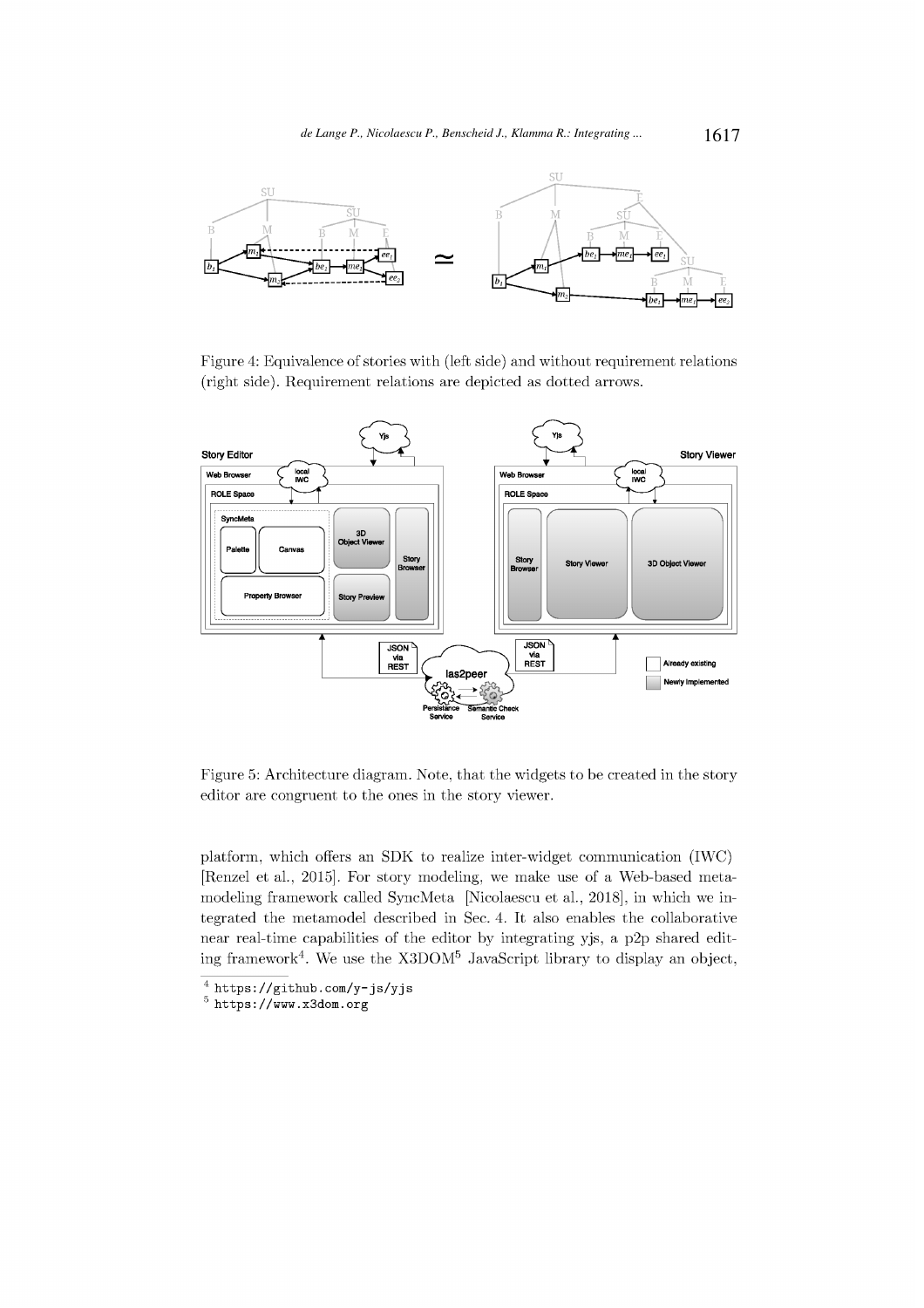adjust camera positions and place tags. This framework allows for integrating and manipulating  $X3D^6$  scenes directly in the browser. In the backend, RESTful microservices are developed on a distributed microservice infrastructure for informal learning communities [de Lange et al., 2018], called las2peer. They ensure the persistence of stories and perform semantic model checks upon changes. While the persistence functionality was already present as an extension of the SyncMeta modeling framework, we added a separate semantic check service that communicates with the persistence service. When a semantic error occurs in a story, meaning that the story in its current state is not compatible with the metamodel, a detailed description is passed to the frontend to inform the author. This can for example happen if a certain requirement relation cannot be fulfilled or if (a part of) the story graph does not completely implement the  $\textsc{BME}$  schema.



Figure 6: Screenshot of the story editor view

Fig. 6 shows a screenshot of the story editor view. Stories can be created collaboratively in near real-time using the Palette and Canvas widgets, which

 $6$  https://www.web3d.org/standards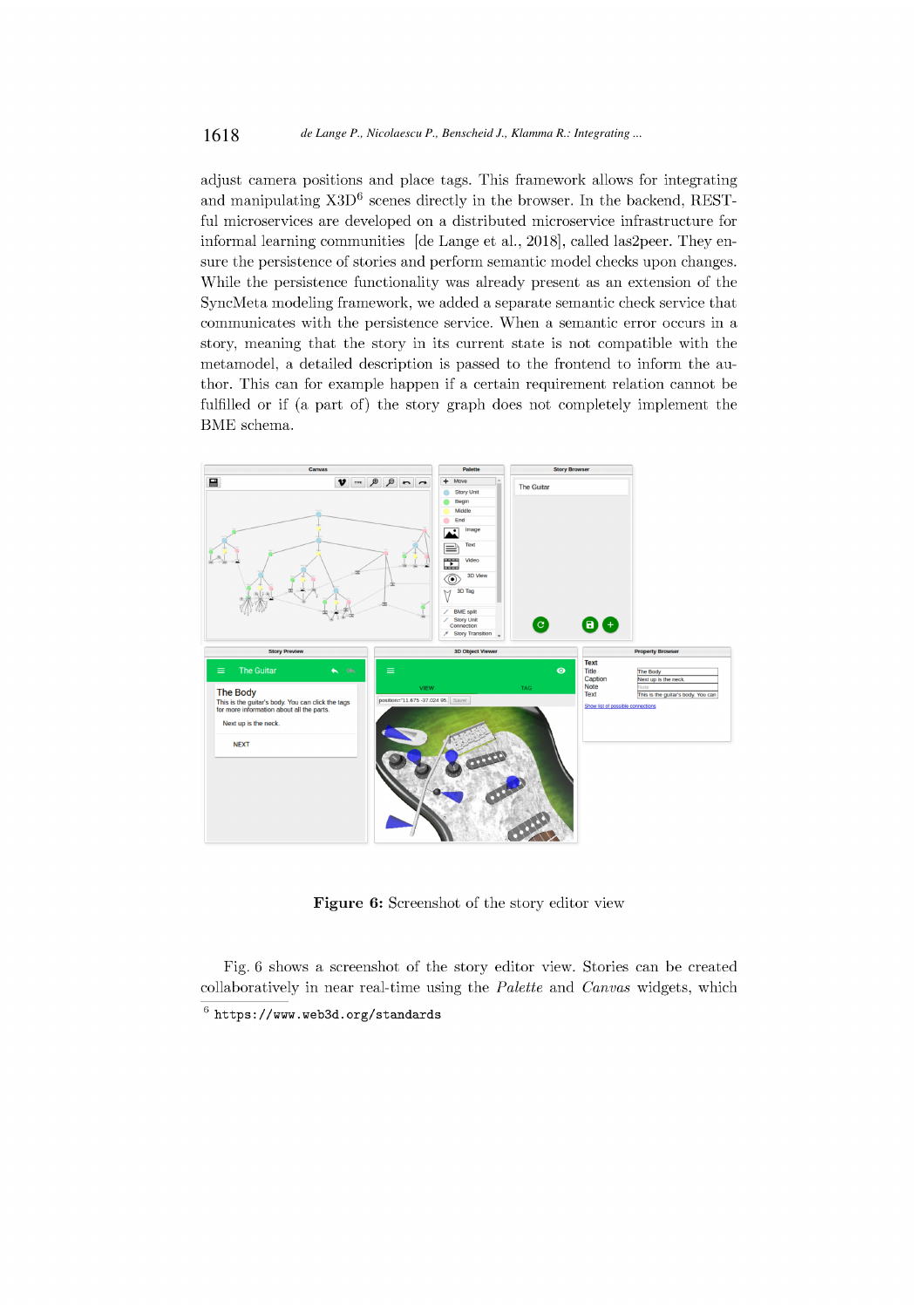reflect an instantiation of the metamodel presented in Sec. 4. The 3D Object Viewer widget contains the 3D object and its modification features. By clicking on a certain tag, a window containing text, images and/or videos opens. A "story transition" tag triggers a switch of the story page. When switching the story page, the camera automatically moves to the 3D view associated with it (if available) and the corresponding tags are shown. Users can also move the camera manually around the 3D object. The Story Preview widget displays the individual pages of the story and provides the navigation. Its content is updated in near real-time when changes in the model occur, in order to provide a live preview of the current state of the story. The Story Browser enables save and load functionality of stories. The story consumer view (not depicted in the screenshot) contains the Story Browser widget and additionally two widgets very similar to the Story Preview and the 3D Object Viewer widget. It only lacks the editing options in the latter two, which are only available in the story editor view, that can be accessed at any time via the story browser widget. The system is available as a collection of open source projects on GitHub<sup>7,8</sup>.

#### 6 Evaluation

Methodology. We evaluated our approach in two ways. We recruited our first participant group from university students and staff of different fields. Our goal was to evaluate the compatibility of storytelling and 3D objects and how the collaborative aspect of our solution is adopted and rated by the end-users. The user evaluation was conducted in group sessions of one hour with two participants each and a total number of 12 participants, resulting in six sessions. After a short introduction to our prototype, the participants started to work on predefined tasks. The first task was to consume a demo story. In order to evaluate later how intuitively the story viewer could be used, we did not provide a detailed UIexplanation on the task sheet. One of the pages of the story simply contained a "To do" message. When both participants of a session walked through the story to one of the endings, we asked them to go back to this page. They then had to switch to the story editor view, in order to collaboratively replace the mentioned page with meaningful content. The task sheet contained different subtasks for each participant, ensuring that they collaboratively created a sub-story, integrated into the overall story. This also included tagging certain aspects of the 3D model. At the end of the session, the participants were asked to fill out a questionnaire.

We also evaluated our approach with a domain expert in the field of teaching medicine in order to assess the applicability of our approach for learning scenarios. Here, we did not prepare a fixed set of tasks, but rather provided a series of

<sup>7</sup> https://github.com/rwth-acis/3DStorytellling

<sup>8</sup> https://github.com/rwth-acis/las2peer-3DStorytelling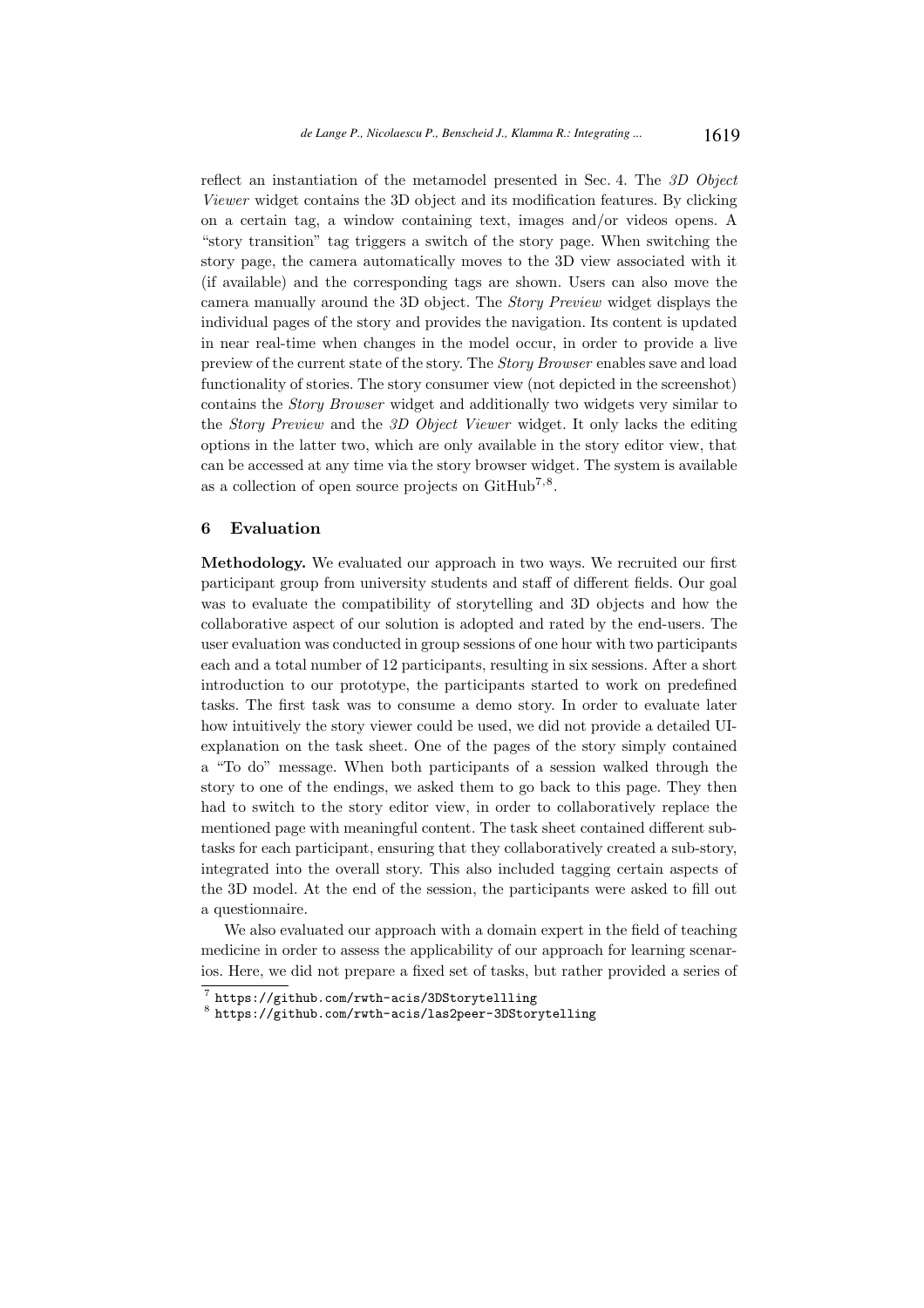tutorial videos<sup>9</sup> on how to use the editor and the concept of MOD. This way, the domain expert was provided with enough information to acquire experience with the tool autonomously during a longer usage period. After two weeks, he was asked to author a custom story from scratch. This allowed a least-biased view on the system, giving us as much insight into its perception and room for improvement as possible. We prepared semi-structured interviews, with a focus on open questions, which contained specific questions around the concept of story structuring and inquired about the functionalities of the editor.

User Evaluation Results. One main focus regarding usability was the intuitiveness of the story consumer view. This was rated with a good score of 4.33 ( $\sigma = 0.49$ ) on average, with comments being very positive ("Very simple and intuitive"). As a critique point, the participants commented that it was sometimes not obvious, when one has to decide between multiple options for the next story page. During the session we made the interesting observation, that many users tend to only click the rightmost button in the first run. Afterwards, we tried to already deal with this by simply highlighting the buttons to better separate them from the background and each other. However, we cannot rule out that this could have influenced the perception of our participants during the evaluation. For the story editor view, a user stated that she understood and valued the usefulness of the tool after about 20 minutes into working with it. The live preview aspects of the widgets in the story editor view were rated 4  $(\sigma = 1.13)$ . Although rather high, the feature requires slight implementation improvements due to its prototypical nature during the evaluation ("Widgets sometimes need to be reloaded", "Just sometimes I had to refresh the canvas myself"). One of our goals was to evaluate the acceptance of non-linear stories for educational purposes. This was a complicated task, as the participants only had limited time to get familiar with the concept. The participants seemed to prefer the idea of non-linear stories both over linear ones, structured information without a story, and completely unstructured information. An average agreement-score of 3.58 ( $\sigma = 1.13$ ) for "no structure" was the lowest of those options. Also very contentious was the question, whether the plot was helpful for keeping the participant interested. It was answered with an average score of 3.4, but with  $\sigma = 1.43$ , it sadly allows no profound conclusion. Again, factors that might have influenced this result were the limited time of the sessions and of course the perception of the individual demo story we used. With an average rating of 4.5, the participants said that they appreciated the functionality for having a second look at certain information and, with a very high score of 4.75  $(\sigma = 0.45)$ , for choosing in alternative story path. This highlights one fundamental challenge with non-linearity in digital storytelling. If one's goal is to learn, one will feel like missing something, as soon as one has to decide between various

 $^9$  https://www.youtube.com/watch?v=enKijrMpYe0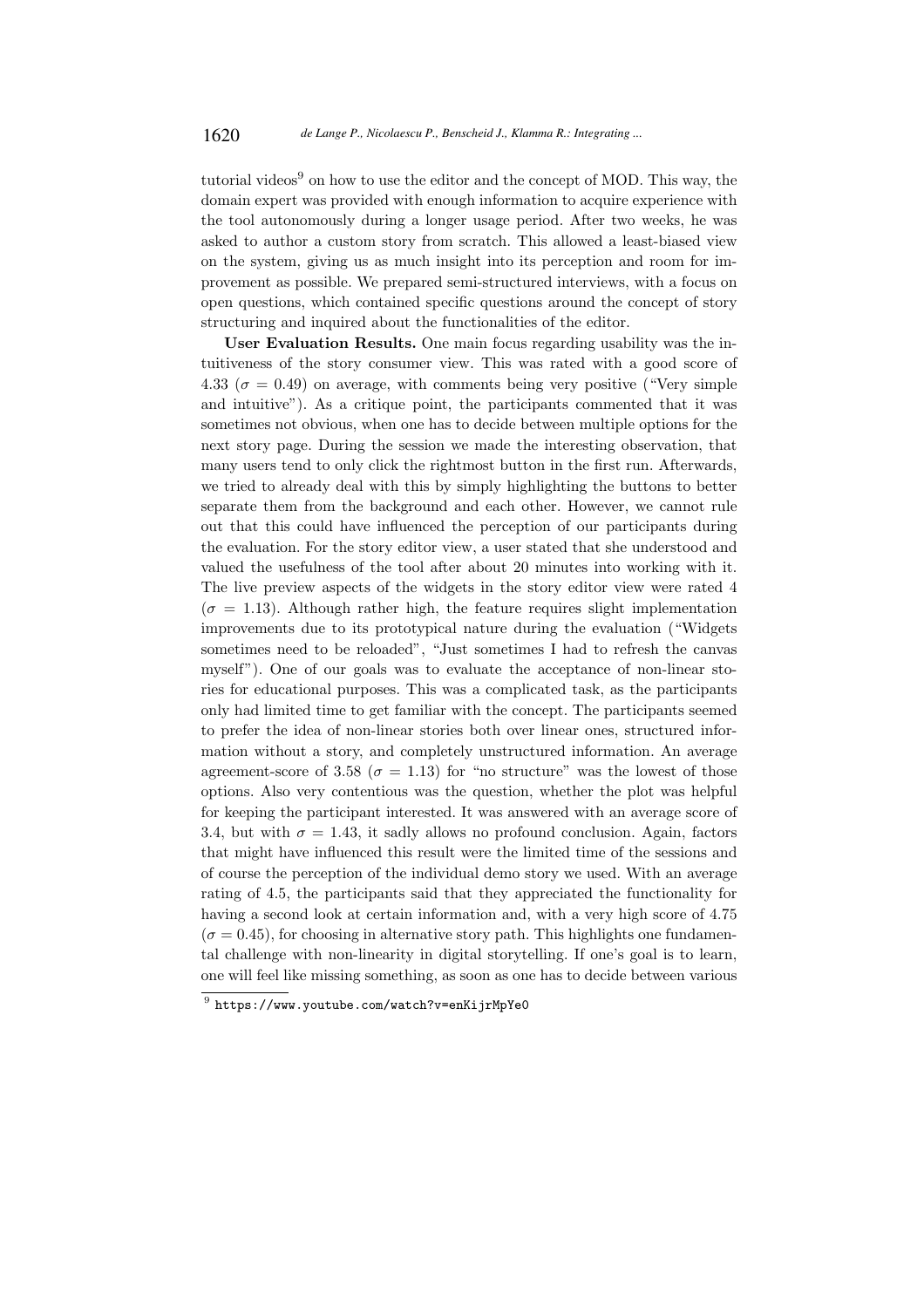different paths. One participant clearly stated "Because of the not linear story I have not seen every part of the information and thus have not learned everything that I could have". Another point within the conceptual questions was to find the ideal use case for our system. We asked the participants how much they would appreciate non-linear storytelling for learning purposes in different scenarios. The results showed an increase in acceptance with decreasing formality, with a lowest average score of 2.92 for university education, and a highest average score of 4.42 for museum-like websites. A question regarding both future work and the potential of near real-time collaborative story editing, was about the different editing workflows. While the collaboration in general was perceived very positive, the participants seemed to appreciate workflows in which they interfere with each other the least. Their most appreciated workflow was working separately on own parts of the story, closely followed by having different roles (like "Story Scaffolder" and "Media Producer", as we also provided in the given tasks). Working unorganized had the least approval. Organization seems to be a very important aspect of the collaborative editing, with one participant for example suggesting the use of a voice chat. As a matter of fact, one observation we made was that the teams finished the tasks faster and more accurate, the more they communicated with each other.

Domain Expert Evaluation Results. The results of our second evaluation indicate that overall, the reviewer felt comfortable in using the editor after viewing the tutorial videos. While very positive about non-linearity of stories, he was doubtful about MOD. It turned out, that he intended to use our system for creating content in the direction of flexible online courses, rather then "explicit" storytelling. Although he appreciated the idea of a BME structure, he wanted each of those components to potentially be longer then just one media object. Especially in the case of a middle object, he wanted to use multiple consecutive ones, to do more extensive explanations. Another suggestion was, to create "excursions" inside the story. These would be optional sub-stories, that return to their entry point when finished. While this concept is surly interesting to invest, it is hardly compatible to MOD. Aside from that, he appreciated the idea of also building stories around multiple objects and separately displayable parts of the same object. He also liked the idea of having the possibility to hide certain parts of the story graph in order to reduce its complexity while editing.

Discussion and Implications for Future Work. It can become challenging to tell a long story using only a single 3D object. We consider the possibility for including multiple 3D objects into a single story to be a relevant direction for future work. However, this has to be reflected in the metamodel and the complications introduced into the story modeling process need to be computed. Approaches that introduce different modeling views could be a solution for this. Non-linear storytelling for learning purposes appears to be complicated with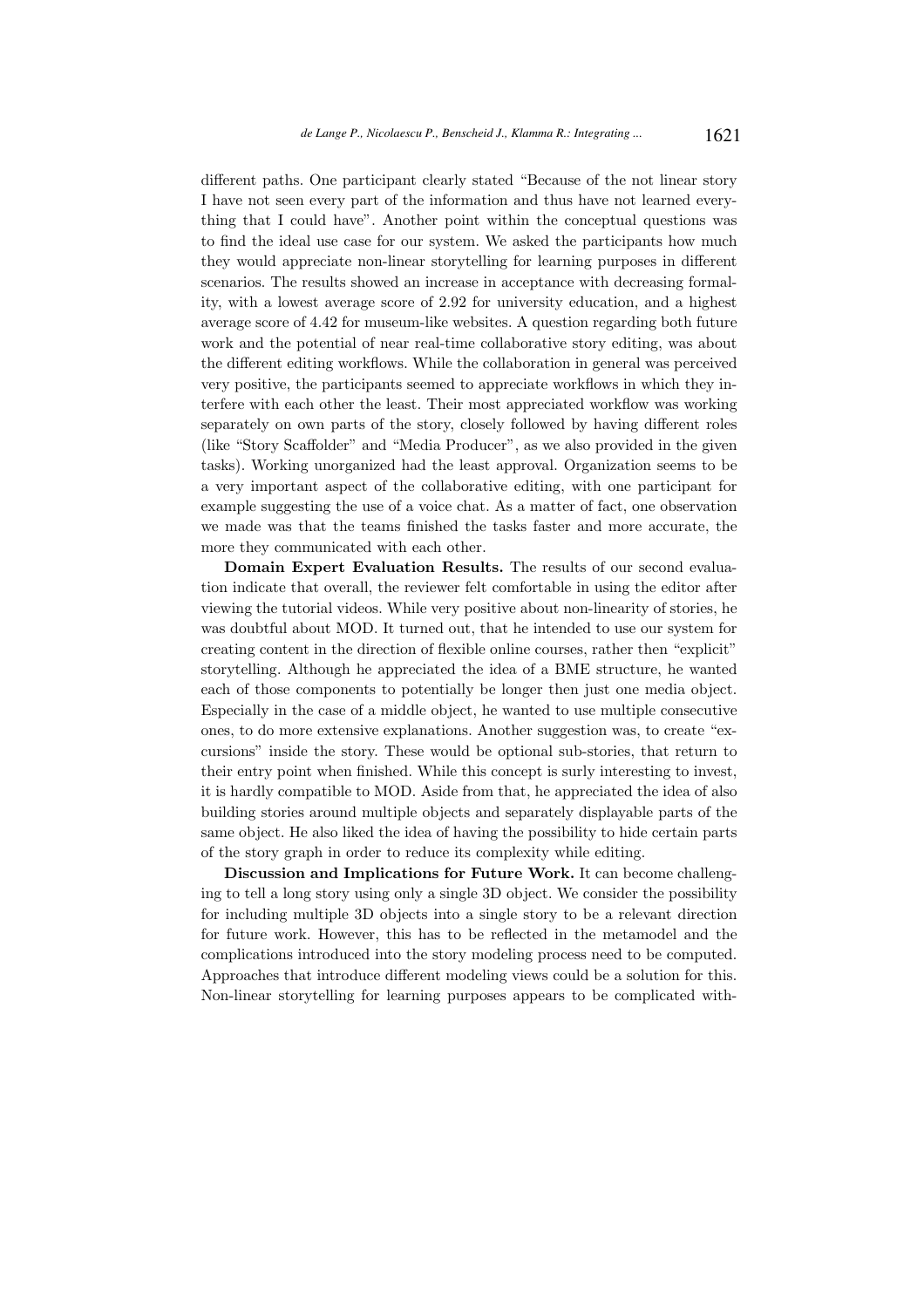out providing a way to revisit previous decisions. Without MOD, this problem would be manageable by allowing story branches to return to their origin by design. It is then up to the author to structure the story in a way, that no important information can be missed, and up to the consumer to trust the author. With MOD this is not the case, as backward transitions are a clear violation of the paradigm. The implementation of some way to return to previous story sections seems to be inevitable for a good user experience and for effective learning. Another challenge for future work is the possibility for optional excursions mentioned in the evaluation. We also recognized the need for the possibility to provide multiple media/pages per movement. Finally, we are currently working on enhancing story consumption with augmented reality, where the 3D objects can be explored in even more engaging ways, while consuming the story attached to them.

# 7 Conclusions

In this paper, we presented an approach for near real-time collaborative, nonlinear storytelling around 3D objects on the Web, based on a well-defined metamodel. The collaborative aspect of our approach enables new ways of how stories can be created and enhanced. Future work in this domain may highlight the benefits of this kind of collaboration and provide additional valuable insights in the dynamics of the collaborative aspects. The connection of storytelling with 3D objects is novel and our evaluation provides first insights into the usefulness of this approach. We strongly believe that both storytelling as well as digitizing real-life artifacts are two great ways for improving learning processes, and the combination of both provides interesting and promising results, which build the basis for future work in this domain. With our contribution, we provide a first step in this direction and give first impressions of the power and expressiveness this new way of interactive non-linear storytelling provides. We are confident that future research in this domain and applications in the form of interactive stories available via the Web, will provide great new ways of learning with collaborative, non-linear storytelling.

### References

[Annie Murphy Paul, 2012] Annie Murphy Paul (2012). Your Brain on Fiction.

- [Booker, 2004] Booker, C. (2004). The Seven Basic Plots: Why We Tell Stories. A&C Black.
- [Bower and Clark, 2013] Bower, G. H. and Clark, M. C. (2013). Narrative Stories as Mediators for Serial Learning. Psychonomic Science, 14(4):181–182.

[Bransford et al., 1999] Bransford, J. D., Brown, A. L., and Cocking, R. R. (1999). How People Learn: Brain, Mind, Experience, and School. National Academy Press.

[Brown and Duguid, 2000] Brown, J. S. and Duguid, P. (2000). The Social Life of Information. Harvard Business Review Press.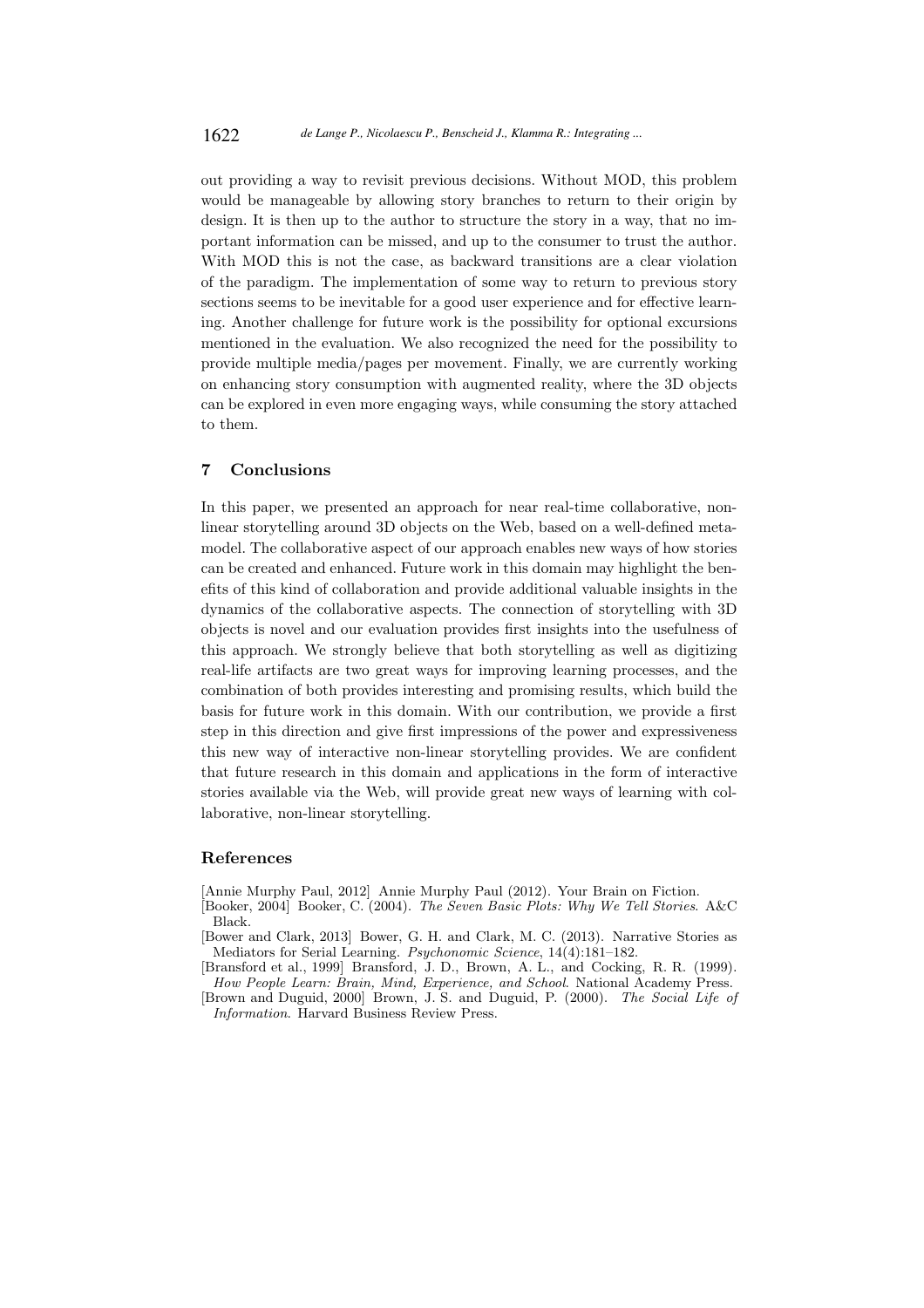- [Campbell, 2008] Campbell, J. (2008). The Hero with a Thousand Faces, volume 17. New World Library.
- [Cao et al., 2008] Cao, Y., Klamma, R., and Martini, A. (2008). Collaborative Storytelling in the Web 2.0. In First International Workshop on Story-Telling and Educational Games.
- [de Lange et al., 2018] de Lange, P., Göschlberger, B., Farrell, T., and Klamma, R. (2018). A Microservice Infrastructure for Distributed Communities of Practice. In  $EC-TEL'18$ , pages 172–186. Springer.
- [Freytag, 1872] Freytag, G. (1872). Die Technik des Dramas. Hirzel.
- [Kaplan, 1993] Kaplan, T. J. (1993). Reading Policy Narratives: Beginnings, Middles, and Ends. The argumentative turn in policy analysis and planning, pages 167–185.
- [Kiourt et al., 2016] Kiourt, C., Koutsoudis, A., and Pavlidis, G. (2016). DynaMus: A Fully Dynamic 3D Virtual Museum Framework. Journal of Cultural Heritage, 22:984–991.
- [Liu et al., 2010] Liu, C.-C., Liu, K.-P., Chen, G.-D., and Liu, B.-J. (2010). Children's Collaborative Storytelling with Linear and Nonlinear Approaches. Procedia-Social and Behavioral Sciences, 2(2):4787–4792.
- [Lukosch et al., 2011] Lukosch, S., Klebl, M., and Buttler, T. (2011). Utilizing Verbally Told Stories for Informal Knowledge Management. Group Decision and Negotiation, 20(5):615–642.
- [Madni et al., 2014] Madni, A. M., Spraragen, M., and Madni, C. C. (2014). Exploring and assessing complex systems' behavior through model-driven storytelling. In  $201\frac{7}{4}$ IEEE International Conference on Systems, Man, and Cybernetics (SMC), pages 1008–1013. IEEE.
- [McDaniel and Pressley, 2012] McDaniel, M. and Pressley, M. (2012). Imagery and Related Mnemonic Processes: Theories, Individual Differences, and Applications. Springer Science & Business Media.
- [Nicolaescu et al., 2018] Nicolaescu, P., Rosenstengel, M., Derntl, M., Klamma, R., and Jarke, M. (2018). Near Real-Time Collaborative Modeling for View-Based Web Information Systems Engineering. Information Systems, 74:23–39.
- [Nicolaescu et al., 2015] Nicolaescu, P., Toubekis, G., and Klamma, R. (2015). A Microservice Approach for Near Real-Time Collaborative 3D Objects Annotation on the Web. In ICWL'15, pages 187–196. Springer.
- [O'Keefe and Nadel, 1979] O'Keefe, J. and Nadel, L. (1979). The Hippocampus as a Cognitive Map. Behavioural and Brain Science, 2(4):487–494.
- [Pastor et al., 2008] Pastor, O., España, S., Panach, J. I., and Aquino, N. (2008). Model-Driven Development. Informatik-Spektrum, 31(5):394–407.
- [Paul et al., 2011] Paul, R., Charles, D., McNeill, M., and McSherry, D. (2011). Adaptive Storytelling and Story Repair in a Dynamic Environment. In Interactive Storytelling, pages 128–139. Springer.
- [Prensky, 2003] Prensky, M. (2003). Digital game-based learning. Comput. Entertain.,  $1(1):21-21.$
- [Renzel et al., 2015] Renzel, D., Klamma, R., Kravčík, M., and Nussbaumer, A. (2015). Tracing Self-Regulated Learning in Responsive Open Learning Environments. In ICWL'15, pages 155–164. Springer.
- [Schell, 2014] Schell, J. (2014). The Art of Game Design: A book of Lenses. CRC Press.
- [Schumann et al., 2013] Schumann, J., Buttler, T., and Lukosch, S. (2013). An Approach for Asynchronous Awareness Support in Collaborative Non-Linear Storytelling. Computer Supported Cooperative Work, 22(2-3):271–308.
- [Sharda, 2007] Sharda, N. (2007). Applying Movement Oriented Design to Create Educational Stories. International Journal of Learning, 13(12):177–184.
- [Spaniol et al., 2006] Spaniol, M., Klamma, R., Sharda, N., and Jarke, M. (2006). Web-Based Learning with Non-linear Multimedia Stories. In ICWL'06, pages 249– 263. Springer.